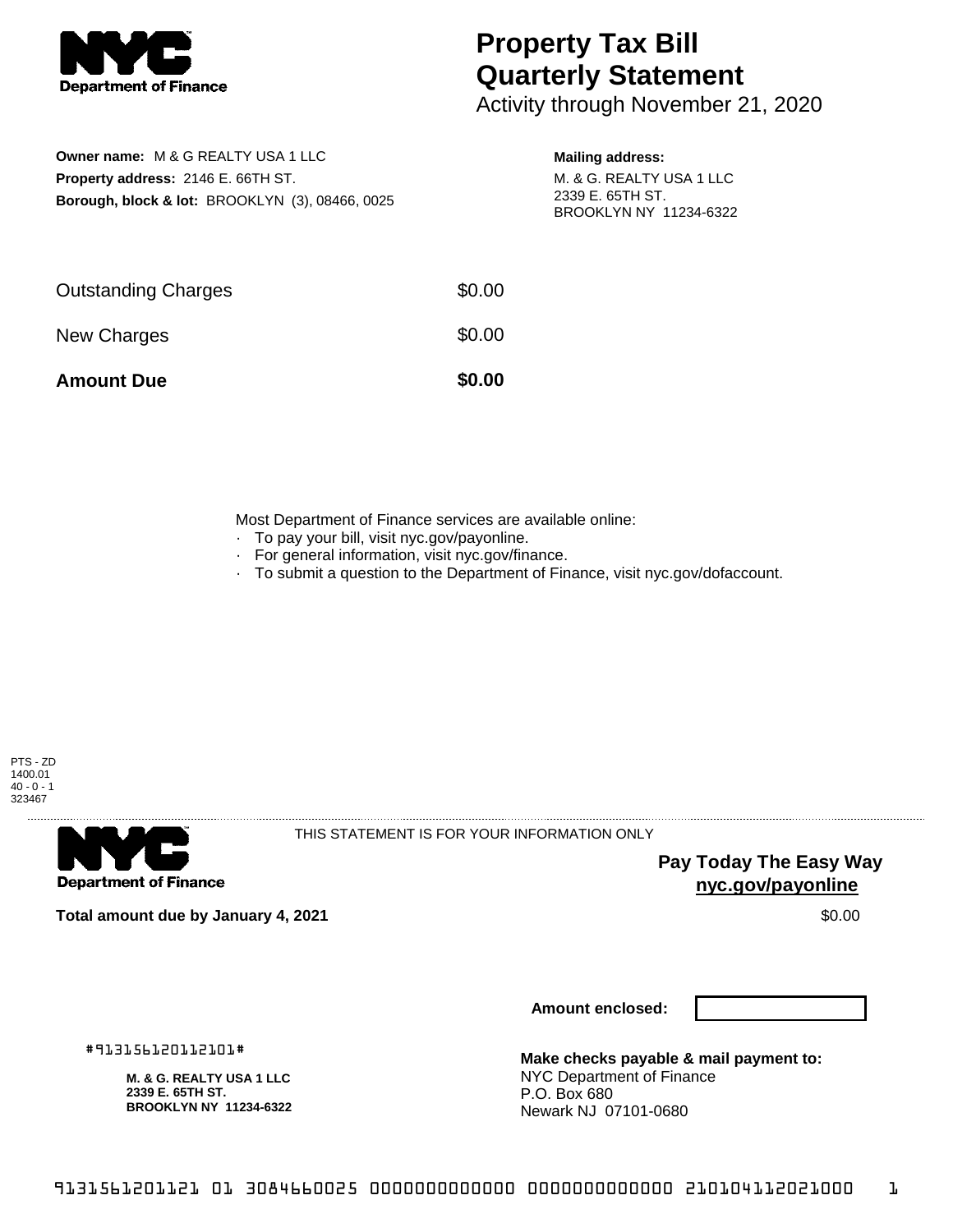

| <b>Previous Charges</b><br>Total previous charges including interest and payments |                      |                 | Amount<br>\$0.00               |
|-----------------------------------------------------------------------------------|----------------------|-----------------|--------------------------------|
|                                                                                   |                      |                 |                                |
| Finance-Property Tax<br><b>Adopted Tax Rate</b><br>Payment Adjusted               | 01/01/2021           | 01/01/2021      | \$0.00<br>$$-25.96$<br>\$25.96 |
| <b>Total current charges</b>                                                      |                      |                 | \$0.00                         |
| <b>Tax Year Charges Remaining</b>                                                 | <b>Activity Date</b> | Due Date        | <b>Amount</b>                  |
| <b>Finance-Property Tax</b><br><b>Adopted Tax Rate</b>                            |                      | 04/01/2021      | \$0.00<br>$$-25.96$            |
| <b>Early Payment Discount</b><br>Payment Adjusted                                 | 01/01/2021           | 04/01/2021      | \$0.26<br>\$25.70              |
| Total tax year charges remaining                                                  |                      |                 | \$0.00                         |
| <b>Overpayments/Credits</b>                                                       | <b>Activity Date</b> | <b>Due Date</b> | <b>Amount</b>                  |
| <b>Credit Balance</b>                                                             |                      | 07/01/2020      | $$-51.66$                      |
| Total overpayments/credits remaining on account                                   |                      |                 | \$51.66                        |

You must apply for a refund or a transfer of credits resulting from overpayments within six years of the date of **the overpayment or credit. Please note that overpayments and credits are automatically applied to unpaid taxes.**

## **Home banking payment instructions:**

- 1. **Log** into your bank or online bill pay website.
- 2. **Add** the new payee: NYC DOF Property Tax. Enter your account number, which is your boro, block and lot, as it appears here: 3-08466-0025 . You may also need to enter the address for the Department of Finance. The address is P.O. Box 680, Newark NJ 07101-0680.
- 3. **Schedule** your online payment using your checking or savings account.

## **Did Your Mailing Address Change?** If so, please visit us at **nyc.gov/changemailingaddress** or call **311.**

When you provide a check as payment, you authorize us either to use information from your check to make a one-time electronic fund transfer from your account or to process the payment as a check transaction.